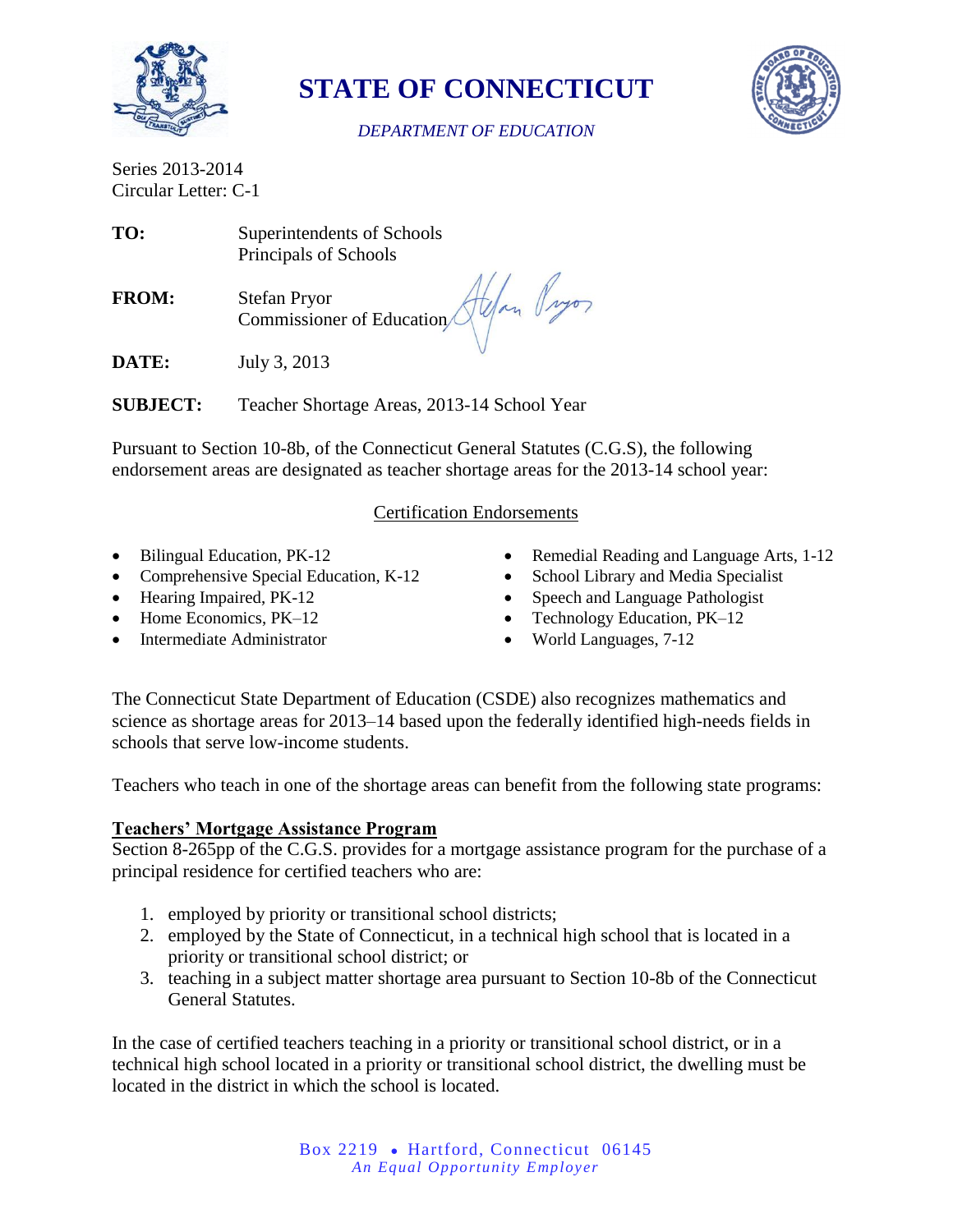Teacher Shortage Areas, 2013-14 School Year July 3, 2013 Page 2

The Teachers' Mortgage Assistance Program is an important incentive designed to alleviate shortage areas and to have educators live in the community in which they teach. The program is administered by the Connecticut Housing Finance Authority (CHFA) through its participating lenders.

All eligible teachers seeking a mortgage through this program will be required to have a Statement of Eligibility signed by the Superintendent of Schools in their district. Attached is the Statement of Eligibility that you may copy and distribute to eligible teachers. This signed Statement will be required by the mortgage lender for proof of eligibility.

#### **Any questions or concerns regarding the Teachers' Mortgage Assistance Program may be directed to the Single Family Underwriting Unit at CHFA at 860-571-3502.**

# **Rehiring of Retired Teachers**

Retired teachers may be reemployed without being subject to the statutory earnings limit if they teach in a subject shortage area for the school year in which they are employed. The period of employment may last one full school year and may be extended for an additional year, subject to prior approval of the Teachers' Retirement Board. If you have questions about this program, please contact Darlene Perez at the Teachers' Retirement Board at 860-241-8402.

# **Federal Shortage Area Programs**

Teachers holding certifications in the state-identified certification endorsement shortage areas may be eligible for:

- targeted teacher deferment for borrowers under the Family Federal Education Loan (FFEL) and Federal Supplemental Loans for Students (SLS) programs (34 CFR 682.210(q));
- cancellation of up to 100 percent of their debt under the Federal Perkins Loan Program for full-time teaching in fields of expertise (34 CFR 674.53(c));
- reduction of the teaching obligation for scholars under the Paul Douglas Teacher Scholarship Program (34 CFR 653.50(a)).

Additionally, teaching in a shortage area enables grant recipients under the Teacher Education Assistance for College and Higher Education (TEACH) Grant Program to fulfill their teaching obligations (34 CFR 686.12(d)).

Please refer Federal Stafford/SLS and Federal Perkins Loan borrowers who have general questions concerning their loan(s), including the teacher shortage area deferment, to the Federal Student Aid Hotline at 1-800-4FED-AID, and refer Douglas Scholars to the state agency that awarded the scholarship.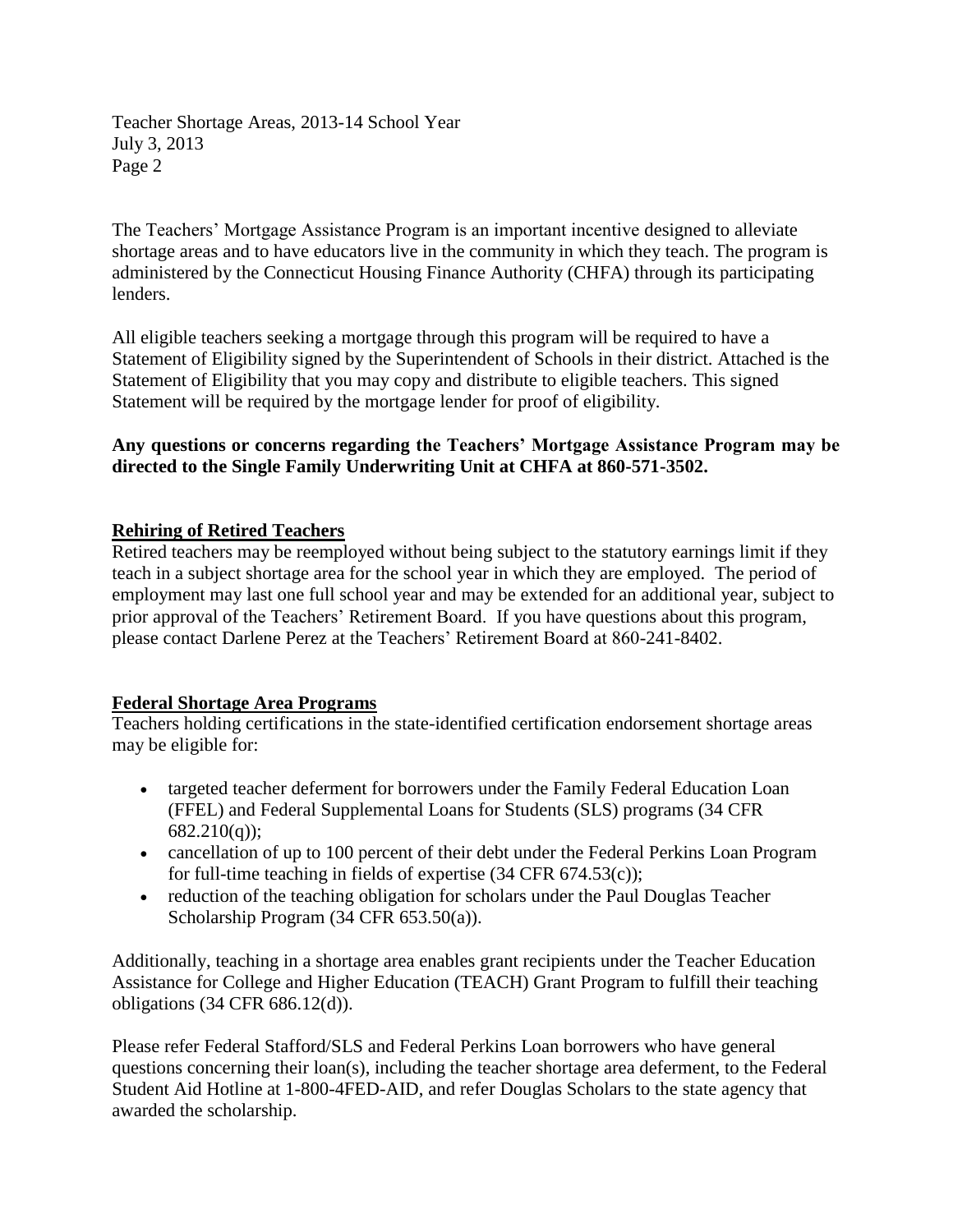Teacher Shortage Areas, 2013-14 School Year July 3, 2013 Page 3

# **Connecticut Recruitment and Training Initiatives to Address Shortage Areas**

The CSDE's Talent Office continues to implement strategic initiatives that attract qualified candidates to the education profession, especially in the shortage areas.

Among the talent initiatives approved by the State Board of Education are a variety of alternate route to certification programs which focus on recruiting and training educators for high needs teaching and administration areas. These programs vary from training educators for a first-time certificate to training certified educators for additional advanced certification endorsement areas of teaching, reading or administration. *A bachelor's degree or higher is a pre-requisite for these alternate route programs.* Candidates without a bachelor's degree refer to a [Guide to Approved](http://www.sde.ct.gov/sde/lib/sde/PDF/Cert/guides/ap_ed_prep_prgms.pdf)  [Educator Preparation Programs in Connecticut.](http://www.sde.ct.gov/sde/lib/sde/PDF/Cert/guides/ap_ed_prep_prgms.pdf)

# **Alternate Route to Certification Programs**

#### **First-Time Certificates:**

- [Office of Higher Education Alternate Route Program \(ARC\)](http://www.ctohe.org/ARC/) prepares qualified candidates with strong content knowledge and experience for a first-time certificate in secondary content areas or PK-12 certification areas.
- [Teach for America -](http://www.teachforamerica.org/) Connecticut prepares candidates with strong content knowledge for a first-time certificate in elementary or secondary certification areas.
- [Charter Oak State College ECE ARC Program](http://www.charteroak.edu/Prospective/Programs/ece_arc.cfm) prepares qualified candidates for a firsttime endorsement in Integrated Early Childhood/Special Education, Birth – K (#112).

# **Cross-Endorsements:**

- [ARCTELL](http://www.aces.org/teachers/arctell/) (ARC for Teachers of English Language Learners) prepares qualified candidates who already hold a teaching certificate for a cross-endorsement in Teaching English as a Second Language (TESOL) Grades PK-12 (#111) and Bilingual Education (#902-974).
- [ARCLMS](http://www.aces.org/teachers/arclms/) (ARC for Teachers to Become Library Media Specialists) prepares qualified candidates who already hold a teaching certificate for a cross-endorsement in School-Library Media Specialist (#062).
- [Alternate Route to Cross Endorsement in Special Education at CREC](http://www.crec.org/tabs/aarc/index.php) prepares qualified candidates who already hold a teaching certificate for a cross-endorsement in Comprehensive Special Education K-12 (#165);
- [Albertus Magnus College Advanced Alternative Preparation \(AAP\) for Literacy](http://www.albertus.edu/masters-degrees/education/AAP.php)  [Specialist \(Cross-Endorsement\)](http://www.albertus.edu/masters-degrees/education/AAP.php) prepares qualified candidates who already hold a teaching certificate for a cross-endorsement in Remedial Reading and Remedial Language Arts 1-12 (#102).

#### **Administration Endorsement:**

 [Achievement First Residency Program for School Leadership](http://www.achievementfirst.org/our-approach/residency-program/) prepares aspiring school leaders through a training and residency program for an initial Intermediate Administration and Supervision Endorsement #092.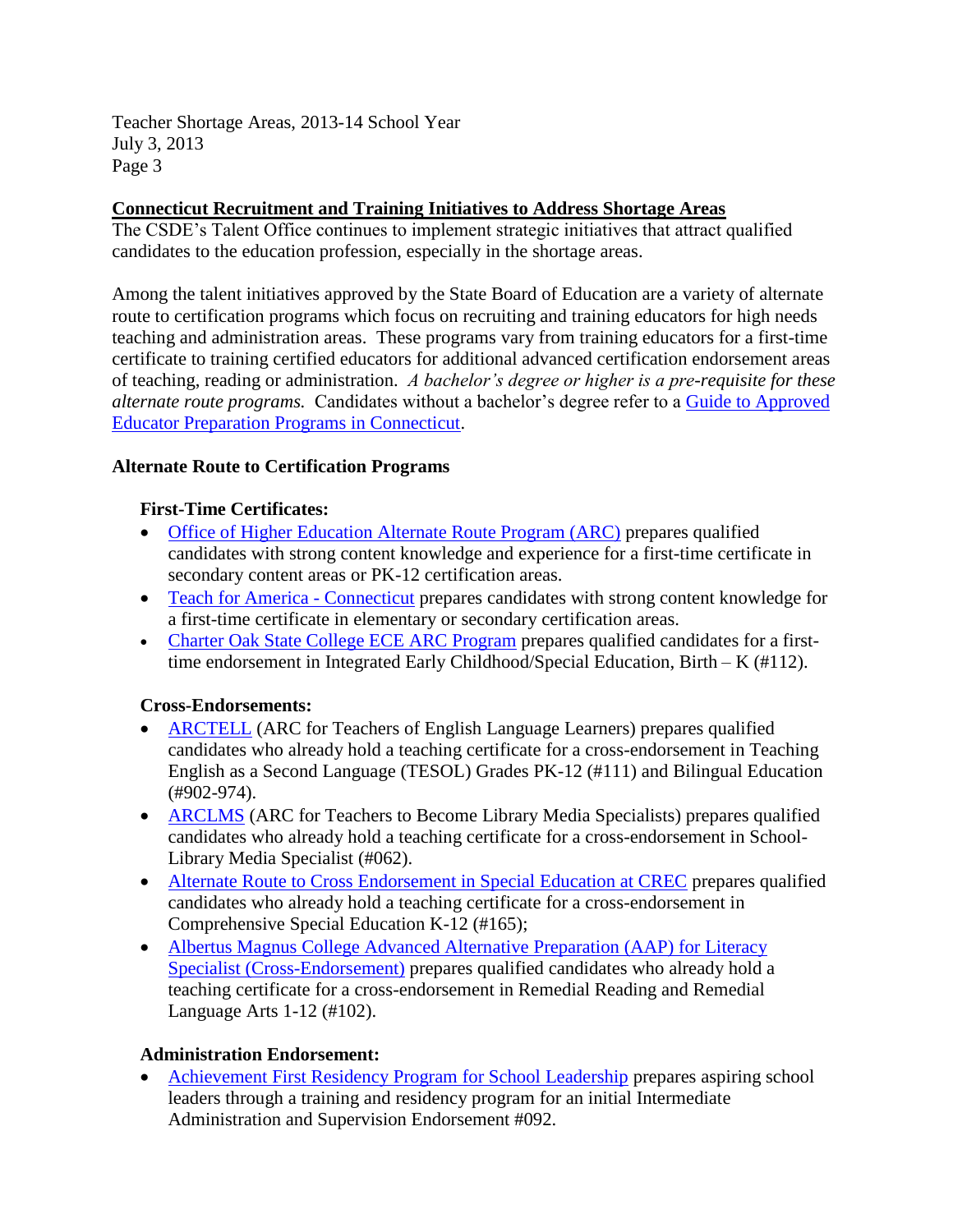Teacher Shortage Areas, 2013-14 School Year July 3, 2013 Page 4

#### **Leadership Development Program**

The CSDE supports the need to provide professional learning to develop leaders for the wide range of administrative positions at the school and district levels. The administrator shortage may be addressed through efforts that encourage teachers who hold an administrative certificate and have high potential to participate in training that further develops their leadership skills in order to assume school and district leadership positions. To that end, the CSDE is working with the Connecticut Center for School Change to develop and implement a new leadership program called **LEAD Connecticut**. This program is being designed by CSDE in collaboration with Connecticut Associations of Public School Superintendents (CAPSS), Connecticut Association of Boards of Education (CABE), Connecticut Association of Schools (CAS), and New Leaders. The program will recruit candidates current principals or aspiring principals for this new leadership development program.

For additional information about the information in this memo, please contact:

- Designation of teacher shortage areas: Michael Sabados, [michael.sabados@ct.gov,](mailto:michael.sabados@ct.gov) 860-713-6856
- Talent Office Initiatives to address shortage areas: Shannon Marimon, [Shannon.marimon@ct.gov,](mailto:Shannon.marimon@ct.gov) 860-713-6816